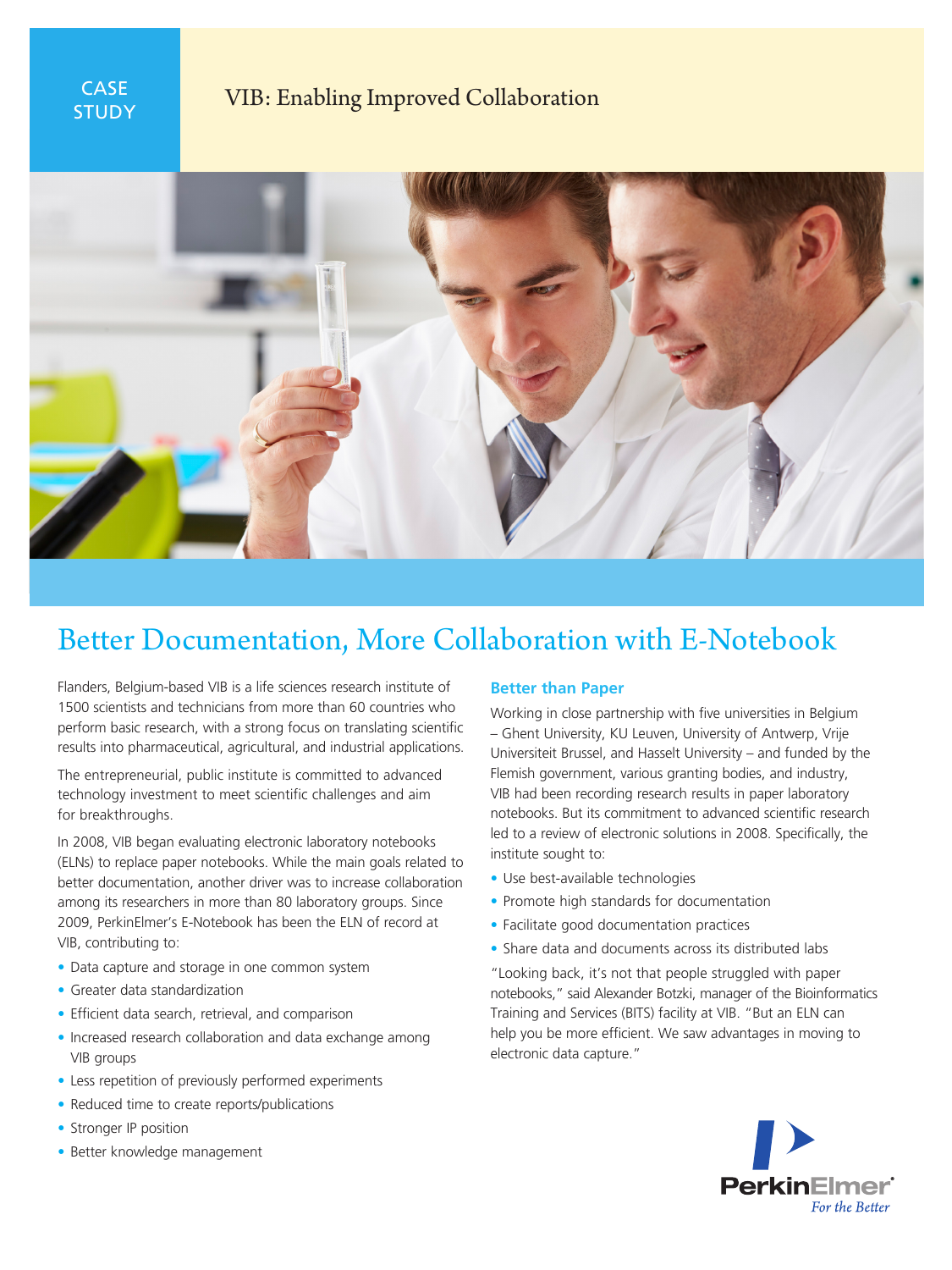## **Thorough Evaluation**

Convinced of electronic documentation's advantages, VIB's goal was to find a suitable ELN solution and partner. A panel of stakeholders – from VIB's Science Policy department, IT, finance and end users – developed a list of "hundreds" of requirements and questions for a public tender, inviting vendors to respond with potential ELN solutions. Four companies were then invited to demo their products in half-day hands-on sessions that enabled the project team to test the software. Additionally, the team checked customer references and sought the opinion of peers at other universities and institutions who were familiar with the various solutions.

From there, VIB's Science Policy department created a spreadsheet to weigh and evaluate the competing solutions across numerous categories and feedback. PerkinElmer's E-Notebook solution emerged the clear winner, based on a number of considerations, from competitive pricing to broad and configurable functionality, support, and company longevity.

Botzki noted that VIB was interested in E-Notebook's functional support for primarily biology, including the BioAssay module to support complex biology research workflows and data requirements. E-Notebook provided the custom-configurable functionality needed by various researchers investigating cancers, inflammation, microbiology, neuroscience, plant biology, proteomics, structural and systems biology, and more. "E-Notebook supports the collaboration within these research groups, within departments, and across multiple locations," Botzki says.

Botzki and his colleague, Christof De Bo, the ELN application specialist who serves as E-Notebook promoter and helpdesk provider, said E-Notebook was first piloted in 2009 among five labs. After successfully training users and introducing E-Notebook, Botzki said VIB decided on a deliberate, phased rollout to the rest of the organization, beginning in early 2010.

#### **The Rollout**

As a decentralized institute with multiple locations, VIB contends with multiple computer systems, operating systems, multiple networks, and varied IT services. Even within labs, researchers adopt and change technology at different paces. VIB provides two ways of accessing E-Notebook; the local client installation for Windows users and a Citrix Portal for Mac OS X and Linux users. Currently both access ways are equally used throughout the institute. To ensure successful implementation of the ELN, VIB decided to centralize E-Notebook administration, providing a single point of contact for distributed IT and others. Botzki, as the initial ELN support person, and De Bo, who performs the function today, say they maintain strong relationships with IT for maintanance of the Citrix environment and administrating accounts. They also move around across VIB to promote the use of E-Notebook, offer training, and assist with custom configurations.

Technology considerations aside, VIB also phased its rollout to accommodate human challenges. As an academic-based institute, the organization's annual turnover is 15-20 percent, while its monthly E-Notebook user base has reached 500,

requiring formal training of up to 200 people each year. De Bo in 2015 conducted more than a dozen introductory training sessions. Guided demos and general guidelines are available for users to cover the basics, as well as favorite tips and tricks. De Bo also visits each VIB department and individual labs regularly to promote the use of E-Notebook, answer questions, and enforce standards as appropriate.

Since completing the pilot in 2009, VIB has deployed E-Notebook to more than 95 percent of its labs, where it is used by 70-80 percent of all potential users. De Bo's goal is to reach non-users and wean them off paper lab notebooks.

"We got to 500 users because so many do find it cool to use," he said. "But while many people find it's really cool and use it every day, some are still skeptical. We're working to help these people see the advantages of using the ELN."

#### **ELN Advantages**

VIB credits its ELN deployment with numerous benefits for documentation – from better data capture, storage, search, and retrieval, to reduced reporting times, stronger IP, and greater data standardization. All its data is now in a common database.

"E-Notebook is a very good system for documentation," De Bo states. "I would say, when I look at my new users, they learn very fast and are happy to use it." Both he and Botzki added that they see a correlation between ELN use, good documentation, and results, noting that as scientists become better at documentation, they tend to produce better science.

When De Bo is introducing E-Notebook to new users, however, he also shows them how easy it can be to work with, how much more thorough a scientific record they can capture electronically, and how they can share their research with others. As De Bo and Botzki point out, researchers tend to think of their paper lab notebooks as personal possessions, while the ELN is "social." To measure its contribution to collaboration, De Bo points to a significant increase in articles published by collaborative teams at VIB since E-Notebook's implementation. Not only did the number of articles increase, but the published papers demonstrated that more research groups were collaborating, both across VIB departments and locations, from Antwerp, Brussels, Ghent, and Leuven.



Figure 1. Graph of publications co-authored by members of collaborating VIB research groups. On the left is the network of collaboration prior to the use of E-Notebook and on the right after several years of implementing collaboration strategies including E-Notebook.